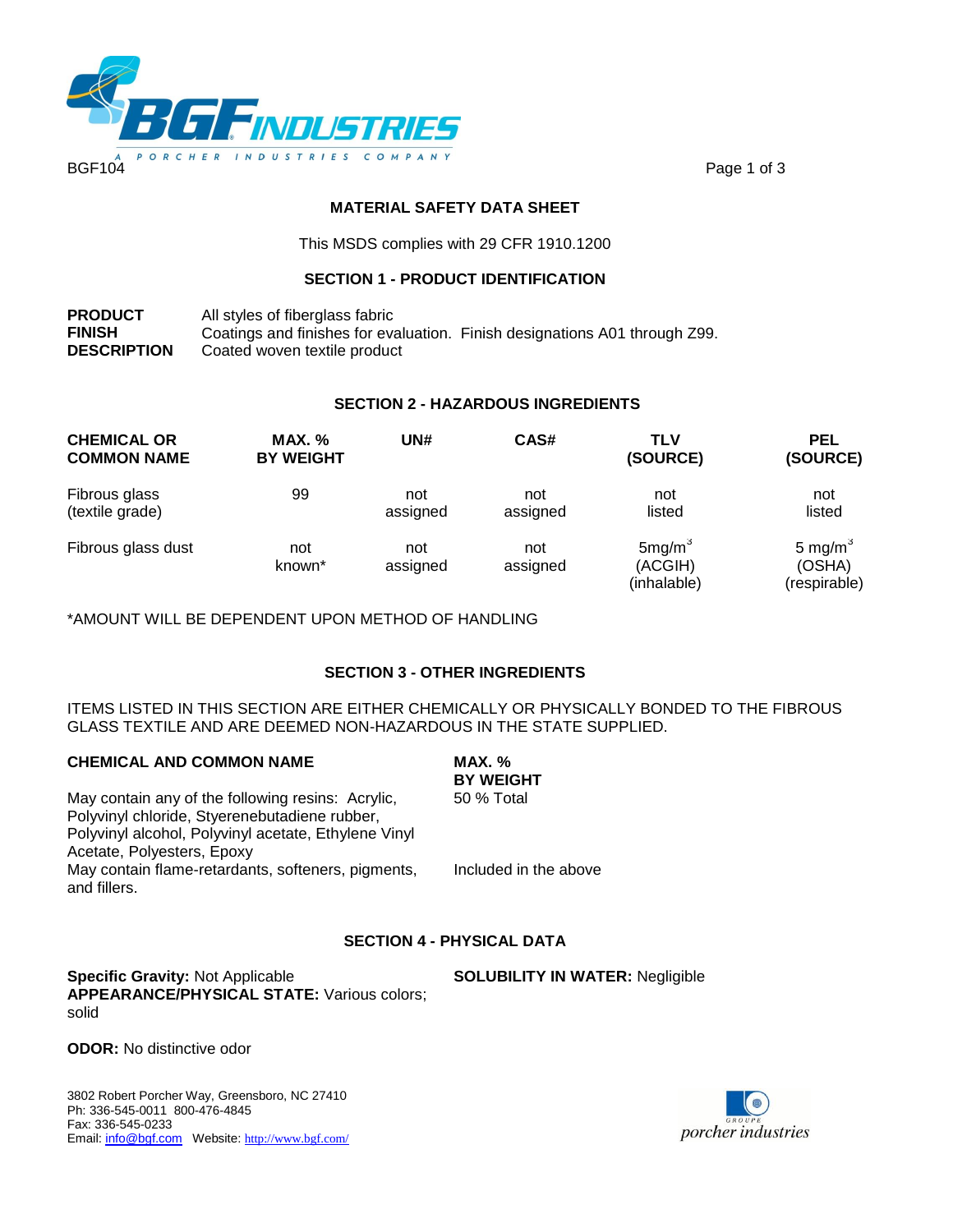

### **SECTION 5 - FIRE HAZARD DATA**

**FLASH POINT:** Not applicable **FLAMMABLE LIMITS:** Not applicable **EXTINGUISHING MEDIA**: Water, dry powder, or foam (needed for packaging only). **SPECIAL FIRE FIGHTING PROCEDURE:** In any sustained fire, wear self-contained breathing apparatus. **UNUSUAL FIRE HAZARDS:** In a sustained fire, combustible decomposition products may be released. These products may include carbon dioxide, carbon monoxide, low molecular weight hydrocarbons, oxides of nitrogen, and hydrogen chloride. \*\*

# **SECTION 6 - REACTIVITY DATA**

**STABILITY:** Stable **HAZARDOUS POLYMERIZATION:** Will not occur **CONDITIONS/MATERIALS TO AVOID:** None Known **HAZARDOUS DECOMPOSITION PRODUCTS:** None generated under normal storage or handling conditions.

## **SECTION 7 - HEALTH HAZARD DATA**

### **POTENTIAL ROUTES OF ENTRY:** Inhalation, skin contact

**EFFECTS OF OVEREXPOSURE:** Direct skin contact with fibrous glass or its dust may cause mechanical irritation and transitory dermatitis. Breathing of fibers or dust may cause mechanical irritation of the mouth, nose, and throat.

### **EMERGENCY AND FIRST AID PROCEDURE:**

Inhalation: Move to fresh air area.

Ingestion: Not likely to occur through normal use, should ingestion occur seek medical attention.

Eyes: Flush with flowing water for 15 minutes - seek medical attention

Skin: Flush with ample cool water followed by washing with mild soap to remove accumulated fibers. **CARCINOGEN:** Not classified as regulated under ACGIH, IARC, NTP, or OSHA. Industry studies have shown textile grade fibrous glass to be a non-carcinogen.